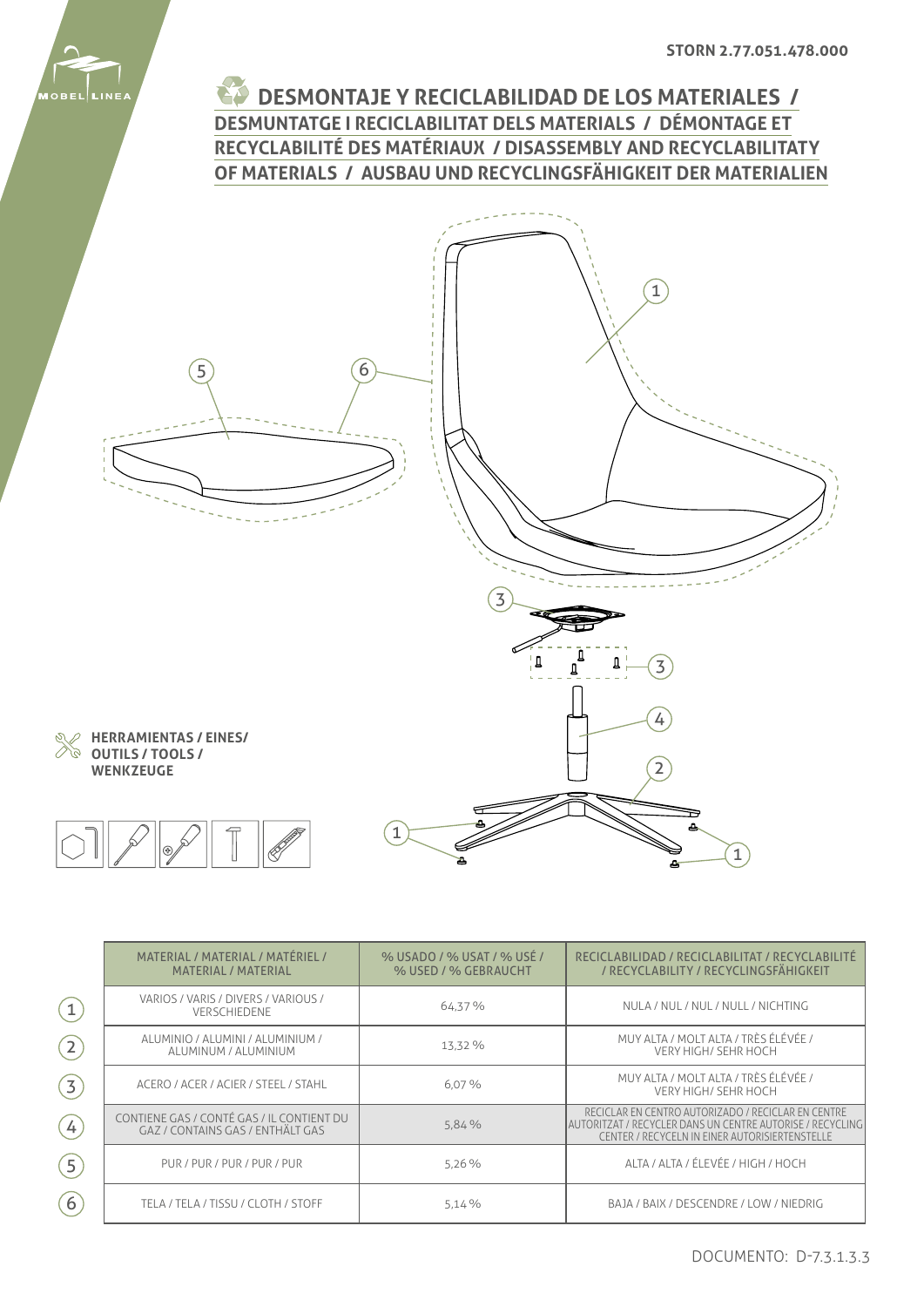

**DESMONTAJE Y RECICLABILIDAD DE LOS MATERIALES / DESMUNTATGE I RECICLABILITAT DELS MATERIALS / DÉMONTAGE ET RECYCLABILITÉ DES MATÉRIAUX / DISASSEMBLY AND RECYCLABILITATY OF MATERIALS / AUSBAU UND RECYCLINGSFÄHIGKEIT DER MATERIALIEN**



|                   | MATERIAL / MATERIAL / MATÉRIEL /<br><b>MATERIAL / MATERIAL</b>                | % USADO / % USAT / % USÉ /<br>% USED / % GEBRAUCHT | RECICLABILIDAD / RECICLABILITAT / RECYCLABILITÉ<br>/ RECYCLABILITY / RECYCLINGSFÄHIGKEIT                                                                            |
|-------------------|-------------------------------------------------------------------------------|----------------------------------------------------|---------------------------------------------------------------------------------------------------------------------------------------------------------------------|
| $\left( 1\right)$ | VARIOS / VARIS / DIVERS / VARIOUS /<br><b>VERSCHIEDENE</b>                    | 62.78%                                             | NULA / NUL / NUL / NULL / NICHTING                                                                                                                                  |
| $\left( 2\right)$ | ALUMINIO / ALUMINI / ALUMINIUM /<br>ALUMINUM / ALUMINIUM                      | 14,14%                                             | MUY ALTA / MOLT ALTA / TRÈS ÉLÉVÉE /<br>VERY HIGH/ SEHR HOCH                                                                                                        |
| (3)               | ACERO / ACER / ACIER / STEEL / STAHL                                          | 6,45%                                              | MUY ALTA / MOLT ALTA / TRÈS ÉLÉVÉE /<br><b>VERY HIGH/ SEHR HOCH</b>                                                                                                 |
| $\left( 4\right)$ | CONTIENE GAS / CONTÉ GAS / IL CONTIENT DU<br>GAZ / CONTAINS GAS / ENTHÄLT GAS | 6,20%                                              | RECICLAR EN CENTRO AUTORIZADO / RECICLAR EN CENTRE<br> AUTORITZAT / RECYCLER DANS UN CENTRE AUTORISE / RECYCLING <br>CENTER / RECYCELN IN EINER AUTORISIERTENSTELLE |
| (5)               | PUR / PUR / PUR / PUR / PUR                                                   | 5.58%                                              | ALTA / ALTA / ÉLEVÉE / HIGH / HOCH                                                                                                                                  |
| $\left( 6\right)$ | TELA / TELA / TISSU / CLOTH / STOFF                                           | 4,84 %                                             | BAJA / BAIX / DESCENDRE / LOW / NIEDRIG                                                                                                                             |